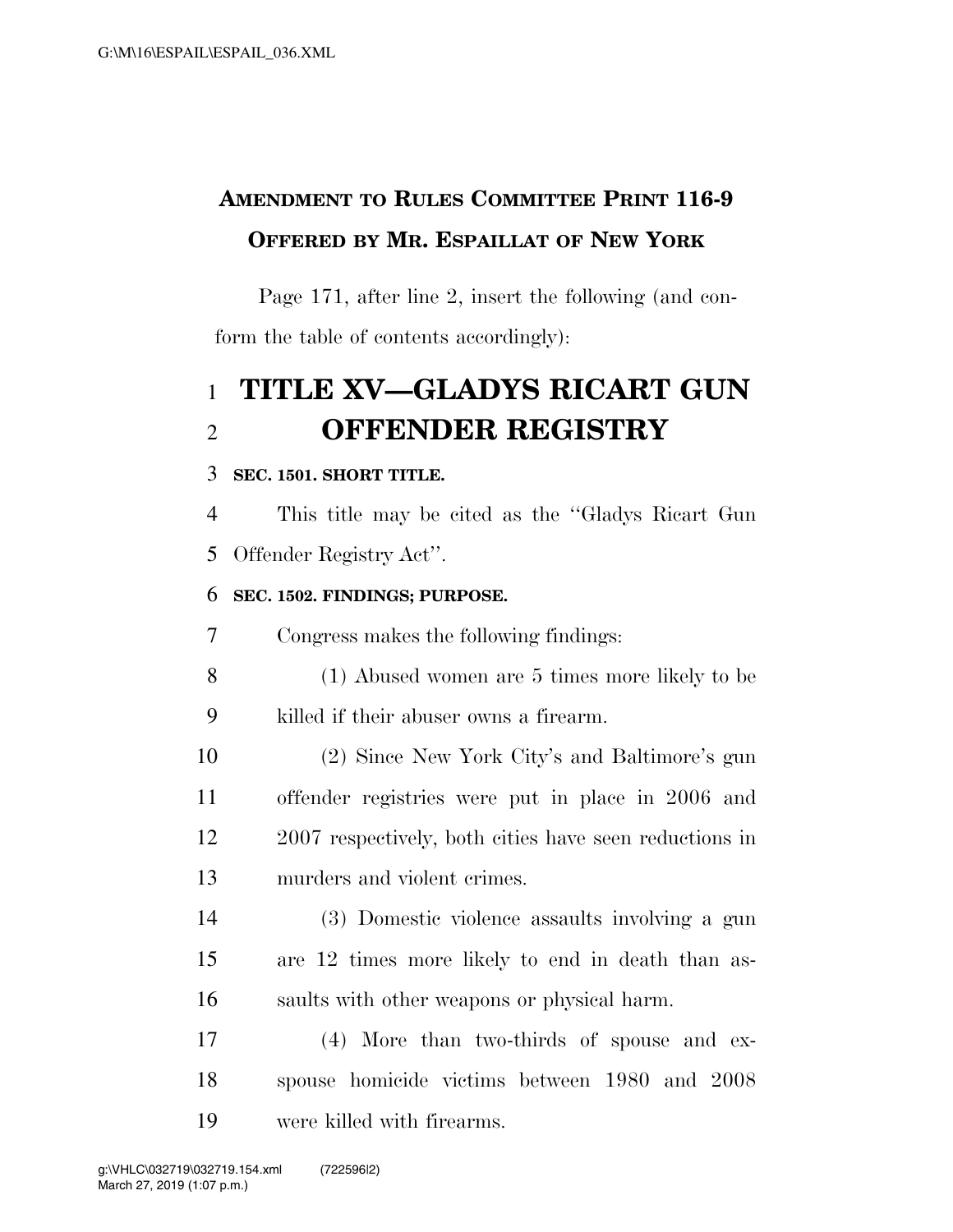| $\mathbf{1}$   | $(5)$ In 2011, nearly two-thirds of women killed     |
|----------------|------------------------------------------------------|
| $\overline{2}$ | with guns were killed by their intimate partners.    |
| 3              | $(6)$ In nearly two thirds $(64.5$ percent) of cases |
| $\overline{4}$ | in which a gun was present in a household shared     |
| 5              | by a domestic abuser and victim, the abuser had      |
| 6              | used the firearm against the victim, usually threat- |
| 7              | ening to shoot or kill their intimate partner.       |
| 8              | SEC. 1503. DEFINITIONS.                              |
| 9              | In this title:                                       |
| 10             | (1) FELONY CRIME OF DOMESTIC VIOLENCE.-              |
| 11             | The term "felony crime of domestic violence" means   |
| 12             | an offense that—                                     |
| 13             | (A) is a felony under Federal, State, or             |
| 14             | Tribal law; and                                      |
| 15             | (B) has, as an element, the use or at-               |
| 16             | tempted use of physical force, or the threatened     |
| 17             | use of a deadly weapon, committed by a current       |
| 18             | or former spouse, parent, or guardian of the         |
| 19             | victim, by a person with whom the victim             |
| 20             | shares a child in common, by a person who is         |
| 21             | cohabiting with or has cohabited with the victim     |
| 22             | as a spouse, parent, or guardian, or by a person     |
| 23             | similarly situated to a spouse, parent, or guard-    |
| 24             | ian of the victim.                                   |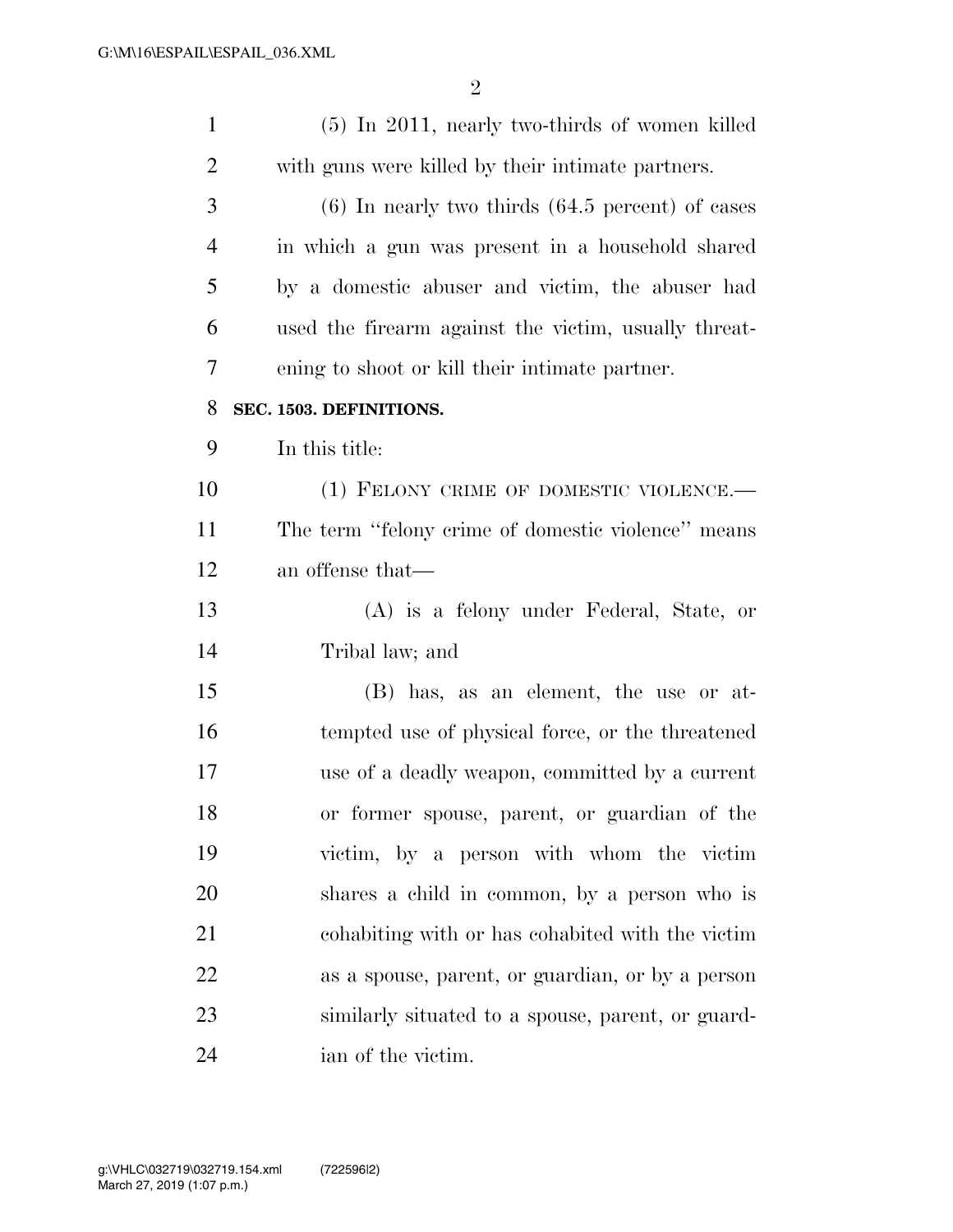| $\mathbf{1}$   | (2) GUN OFFENDER.—The term "gun of-                 |
|----------------|-----------------------------------------------------|
| $\overline{2}$ | fender" means an individual who was convicted of a  |
| 3              | gun offense.                                        |
| $\overline{4}$ | $(3)$ GUN OFFENSE.—                                 |
| 5              | (A) IN GENERAL.—Except as provided in               |
| 6              | subparagraph (B), the term "gun offense"            |
| 7              | means a felony crime of domestic violence that      |
| 8              | involved a firearm (as such term is defined in      |
| 9              | section 921 of title 18, United States Code).       |
| 10             | (B) EXCEPTION.—The term "gun offense"               |
| 11             | does not include—                                   |
| 12             | (i) an offense under subparagraph                   |
| 13             | $(A)$ , during the commission of which the          |
| 14             | offender possessed, but did not use or              |
| 15             | threaten to use a firearm; or                       |
| 16             | (ii) an attempt or a conspiracy to                  |
| 17             | commit an offense under subparagraph $(A)$          |
| 18             | with a firearm.                                     |
| 19             | (4)<br>GUN OFFENDER REGISTRY.—The<br>term           |
| 20             | "gun offender registry" means a registry of gun of- |
| 21             | fenders and a notification program, maintained by a |
| 22             | jurisdiction.                                       |
| 23             | (5) JURISDICTION.—The term "jurisdiction"           |
| 24             | means any of the following:                         |
| 25             | $(A)$ A State.                                      |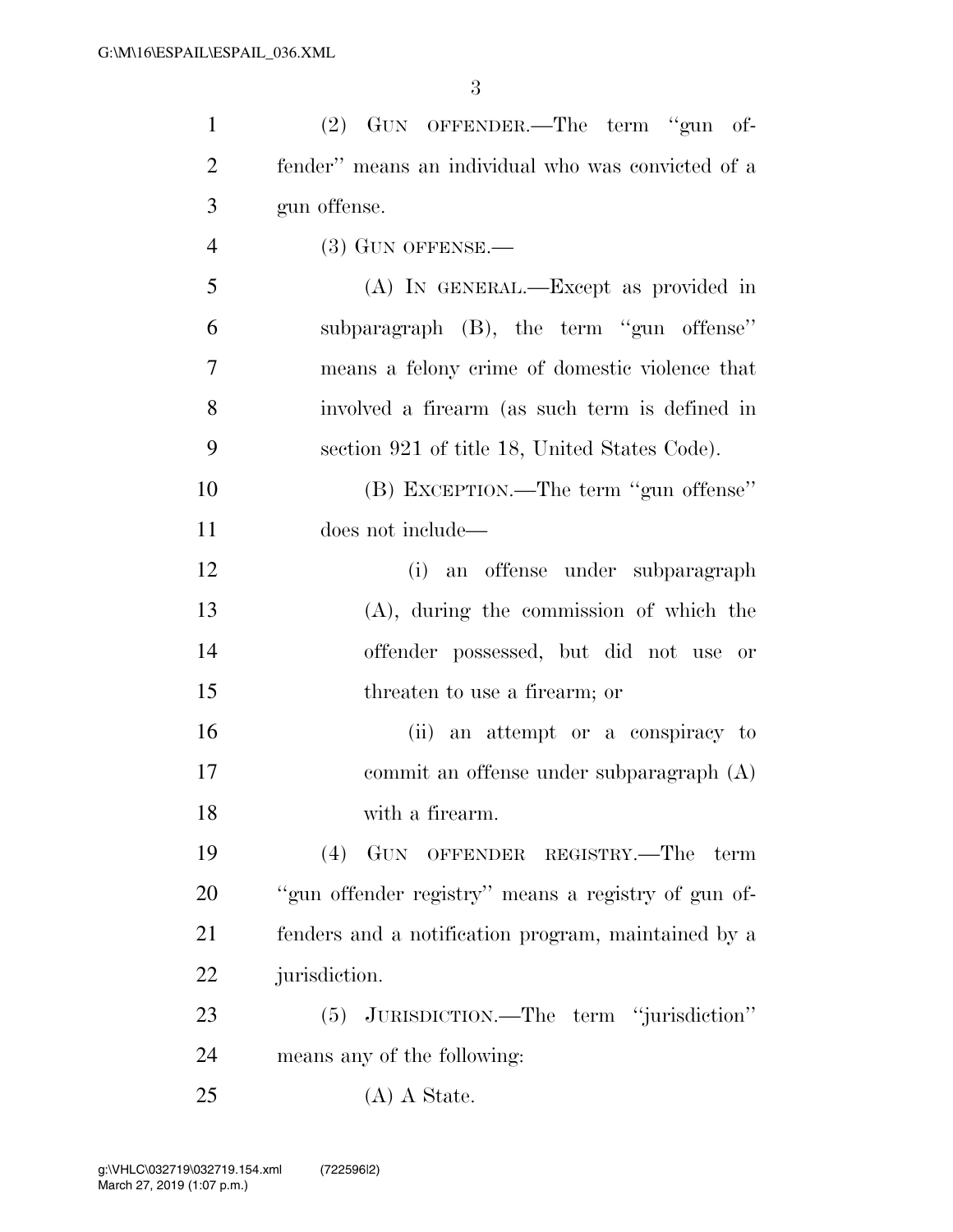| $\mathbf{1}$   | (B) The District of Columbia.                           |
|----------------|---------------------------------------------------------|
| $\overline{c}$ | (C) The Commonwealth of Puerto Rico.                    |
| 3              | $(D)$ Guam.                                             |
| $\overline{4}$ | (E) American Samoa.                                     |
| 5              | (F) The Northern Mariana Islands.                       |
| 6              | (G) The United States Virgin Islands.                   |
| 7              | (H) In accordance with section $1521$ , a               |
| 8              | federally recognized Indian Tribe.                      |
| 9              | (6) STUDENT.—The term "student" means an                |
| 10             | individual who is enrolled in or attends an edu-        |
| 11             | cational institution, including (whether public or pri- |
| 12             | vate) a secondary school, a trade or professional       |
| 13             | school, and an institution of higher education.         |
| 14             | (7) EMPLOYEE.—The term "employee" includes              |
| 15             | an individual who is self-employed or works for any     |
| 16             | other entity, whether compensated or not.               |
| 17             | (8) RESIDES.—The term "resides" means, with             |
| 18             | respect to an individual, the location of the individ-  |
| 19             | ual's home or other place where the individual habit-   |
| 20             | ually lives.                                            |
| 21             | (9) MINOR.—The term "minor" means an indi-              |
| 22             | vidual who has not attained the age of 18 years.        |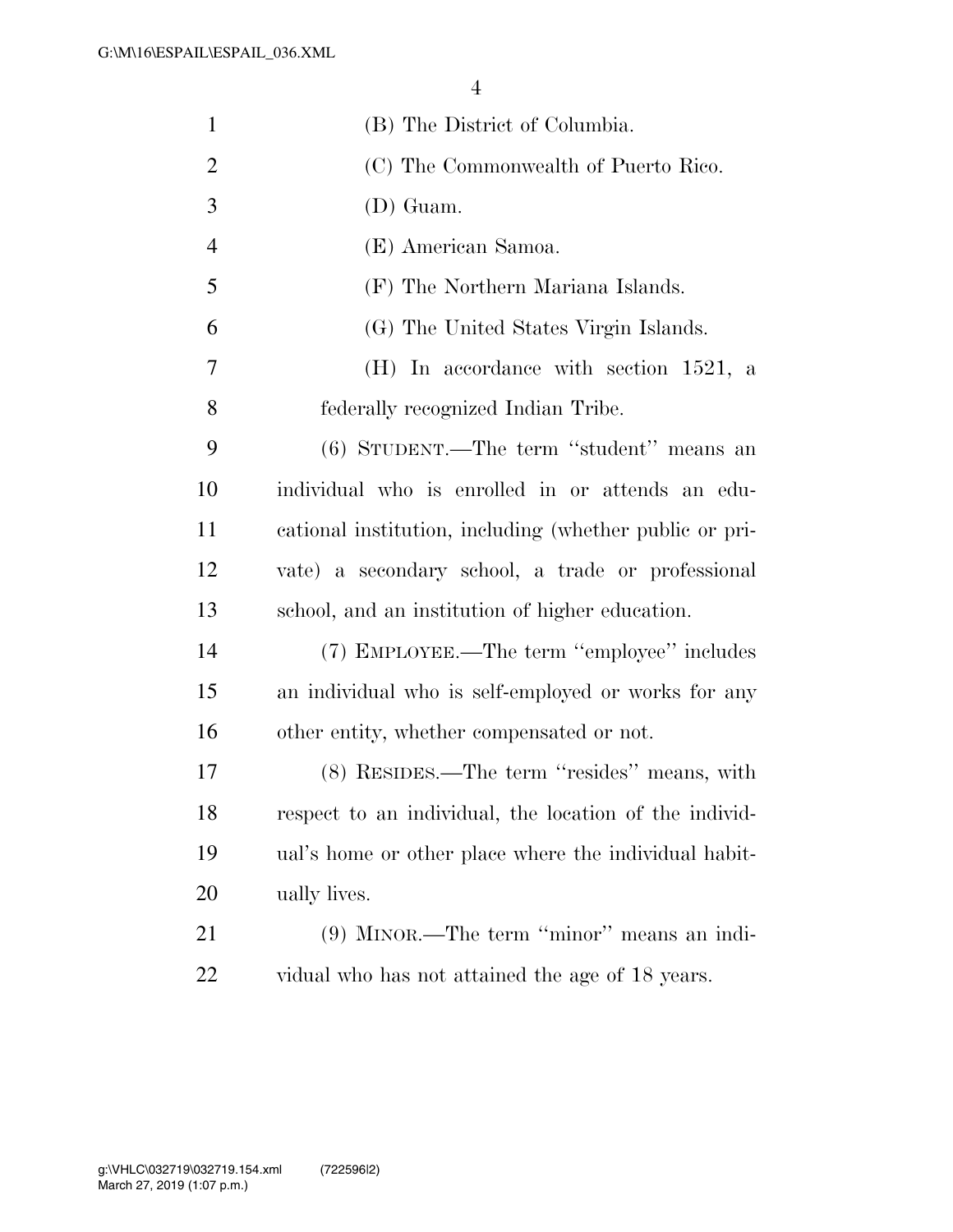### **SEC. 1504. REGISTRY REQUIREMENTS FOR JURISDICTIONS.**

 (a) JURISDICTION TO MAINTAIN A REGISTRY.—Each jurisdiction shall maintain a jurisdiction-wide gun offender registry in accordance with the requirements of this title. (b) GUIDELINES AND REGULATIONS.—The Attorney

 General shall issue guidelines and regulations to interpret and implement this title.

### **SEC. 1505. GUN OFFENDER REGISTRATION REQUIRE-MENTS.**

 (a) IN GENERAL.—A gun offender shall register, and keep the registration current, in each jurisdiction where the offender resides, where the offender is an employee, and where the offender is a student. For initial registra- tion purposes only, a gun offender shall also register in the jurisdiction in which convicted if such jurisdiction is different from the jurisdiction of residence.

 (b) INITIAL REGISTRATION.—The gun offender shall initially register—

 (1) before completing a sentence of imprison- ment with respect to the offense giving rise to the registration requirement; or

 (2) not later than 5 business days after being sentenced for that offense, if the gun offender is not sentenced to a term of imprisonment.

 (c) KEEPING THE REGISTRATION CURRENT.—A gun offender shall, within 5 business days after each change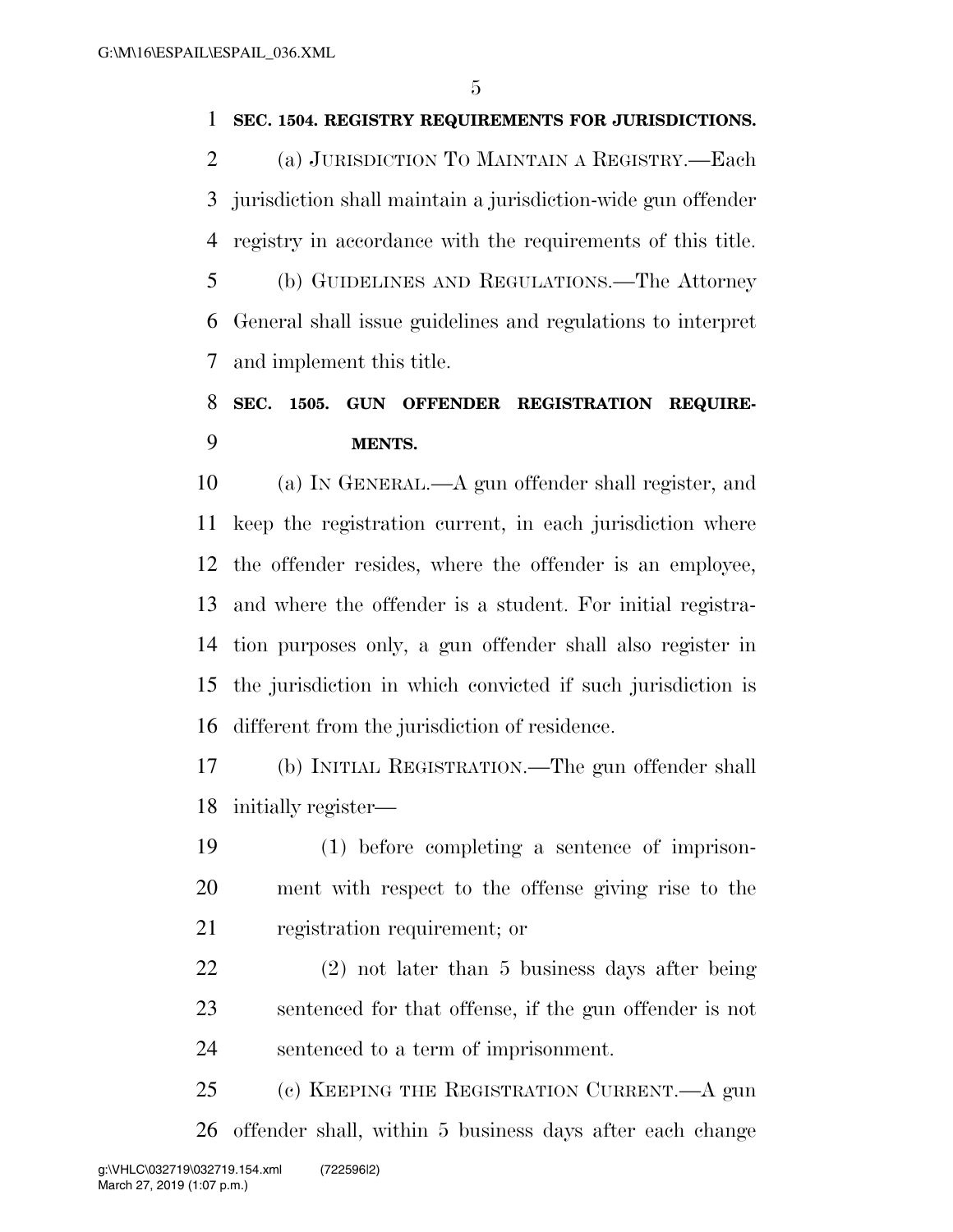of name, residence, employment, or student status, appear in person in at least 1 jurisdiction involved pursuant to subsection (a) and inform that jurisdiction of all modifica- tions in the information required for that offender in the gun offender registry. That jurisdiction shall immediately disclose that information to all other jurisdictions in which the offender is required to register.

8 (d) GUN OFFENDERS NOT REQUIRED TO COMPLY WITH SUBSECTION.—The requirements of this section shall not apply to any gun offender who was convicted prior to the date of the enactment of this title, or to any gun offender who is a minor on the date that the indi-vidual is convicted of a gun offense.

 (e) STATE PENALTY FOR FAILURE TO COMPLY.— Each jurisdiction, other than a federally recognized Indian Tribe, shall provide a criminal penalty that includes a maximum term of imprisonment that is not longer than 6 months for the failure of a gun offender to comply with the requirements of this title.

#### **SEC. 1506. INFORMATION REQUIRED IN REGISTRATION.**

 (a) PROVIDED BY THE OFFENDER.—The gun of- fender shall provide the following information to the ap- propriate official for insertion in the gun offender registry: (1) The name of the gun offender (including

any alias used by the individual).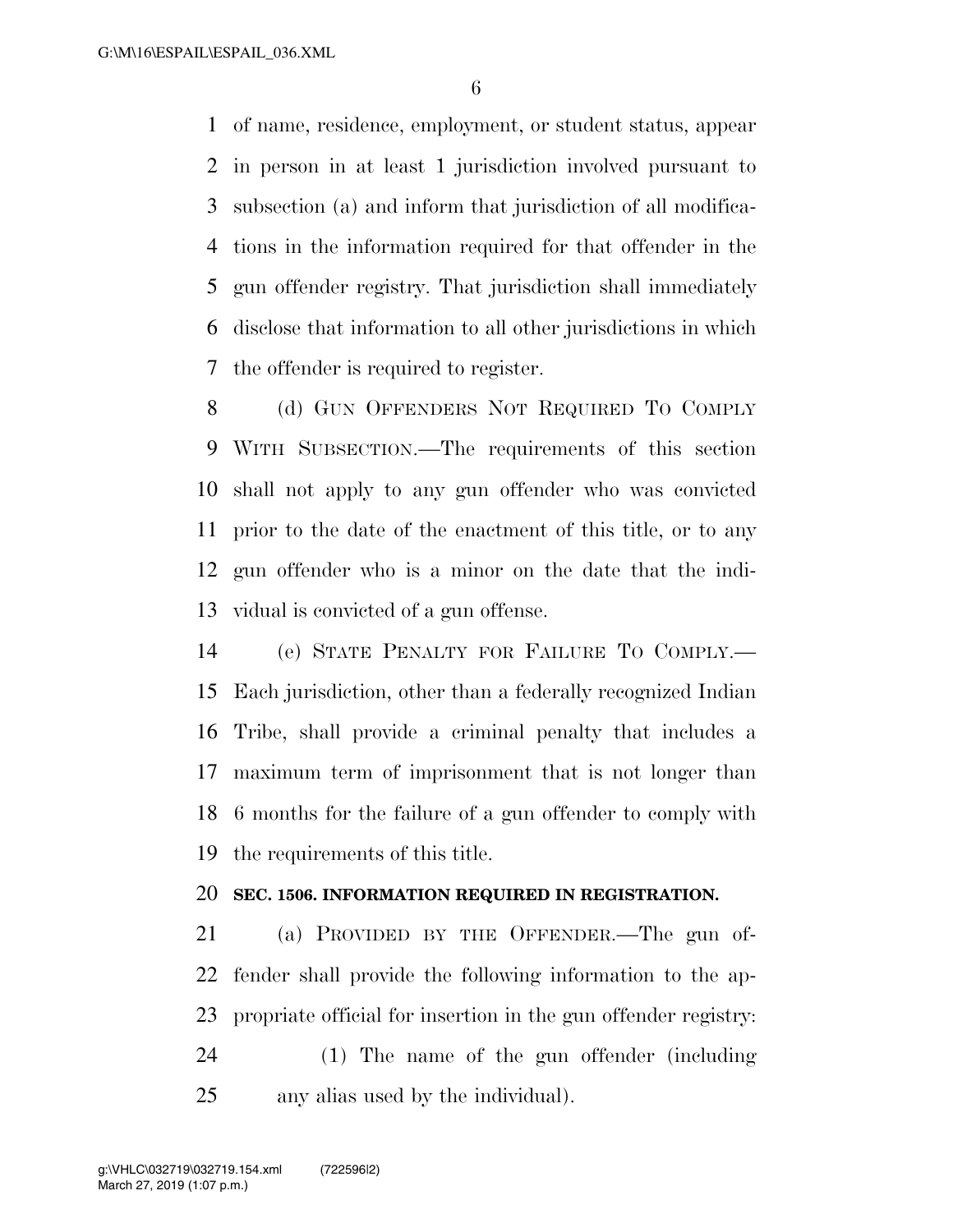| $\mathbf{1}$   | (2) The Social Security number of the gun of-               |
|----------------|-------------------------------------------------------------|
| $\overline{c}$ | fender.                                                     |
| 3              | (3) The address of every residence at which the             |
| $\overline{4}$ | gun offender resides or will reside.                        |
| 5              | (4) The name and address of any organization                |
| 6              | where the gun offender is an employee or will be an         |
| 7              | employee.                                                   |
| 8              | (5) The name and address of any institution                 |
| 9              | where the gun offender is a student or will be a stu-       |
| 10             | dent.                                                       |
| 11             | $(6)$ The license plate number and a description            |
| 12             | of any vehicle owned or used by the gun offender.           |
| 13             | (7) Any other information required by the At-               |
| 14             | torney General.                                             |
| 15             | (b) PROVIDED BY THE JURISDICTION.—The jurisdic-             |
| 16             | tion in which the gun offender initially registers or up-   |
| 17             | dates registry information shall ensure that the following  |
|                | 18 information is included in the registry for that gun of- |
| 19             | fender:                                                     |
| 20             | (1) A description that accurately depicts the               |
| 21             | gun offender's current physical state.                      |
| 22             | (2) The text of the provision of law defining the           |
| 23             | criminal offense for which the gun offender is reg-         |

istered.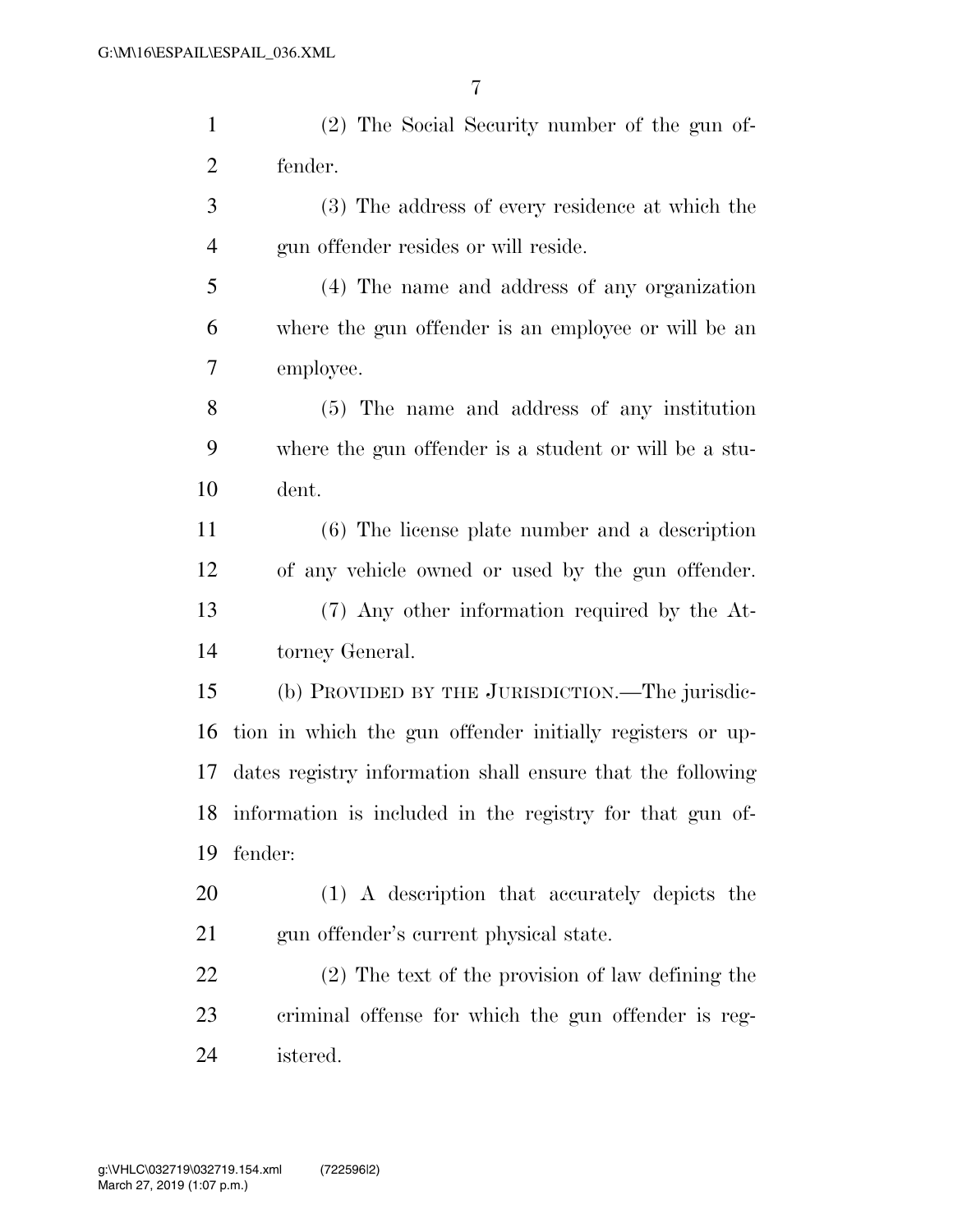| $\mathbf{1}$   | (3) The criminal history of the gun offender, in-             |
|----------------|---------------------------------------------------------------|
| $\overline{2}$ | cluding the date of all arrests and convictions, the          |
| 3              | status of parole, probation, or supervised release,           |
| $\overline{4}$ | registration status, and the existence of any out-            |
| 5              | standing arrest warrants for the gun offender.                |
| 6              | $(4)$ A current photograph of the gun offender.               |
| 7              | $(5)$ A set of fingerprints and palm prints of the            |
| 8              | gun offender.                                                 |
| 9              | $(6)$ A DNA sample of the gun offender.                       |
| 10             | (7) A photocopy of a valid driver's license or                |
| 11             | identification card issued to the gun offender by a           |
| 12             | jurisdiction.                                                 |
| 13             | $(8)$ Any other information required by the At-               |
| 14             | torney General.                                               |
| 15             | SEC. 1507. DURATION OF REGISTRATION REQUIREMENT.              |
| 16             | A gun offender shall keep the registration updated            |
| 17             | and current for the full registration period (excluding any   |
|                | 18 time the gun offender is in custody or civilly committed). |
| 19             | The full registration period is—                              |
| 20             | $(1)$ 3 years; or                                             |
| 21             | $(2)$ if the offender's supervised release, proba-            |
| 22             | tion or parole is longer than 3 years, the offender           |
| 23             | will remain on the registry through duration of their         |
| 24             | supervision status.                                           |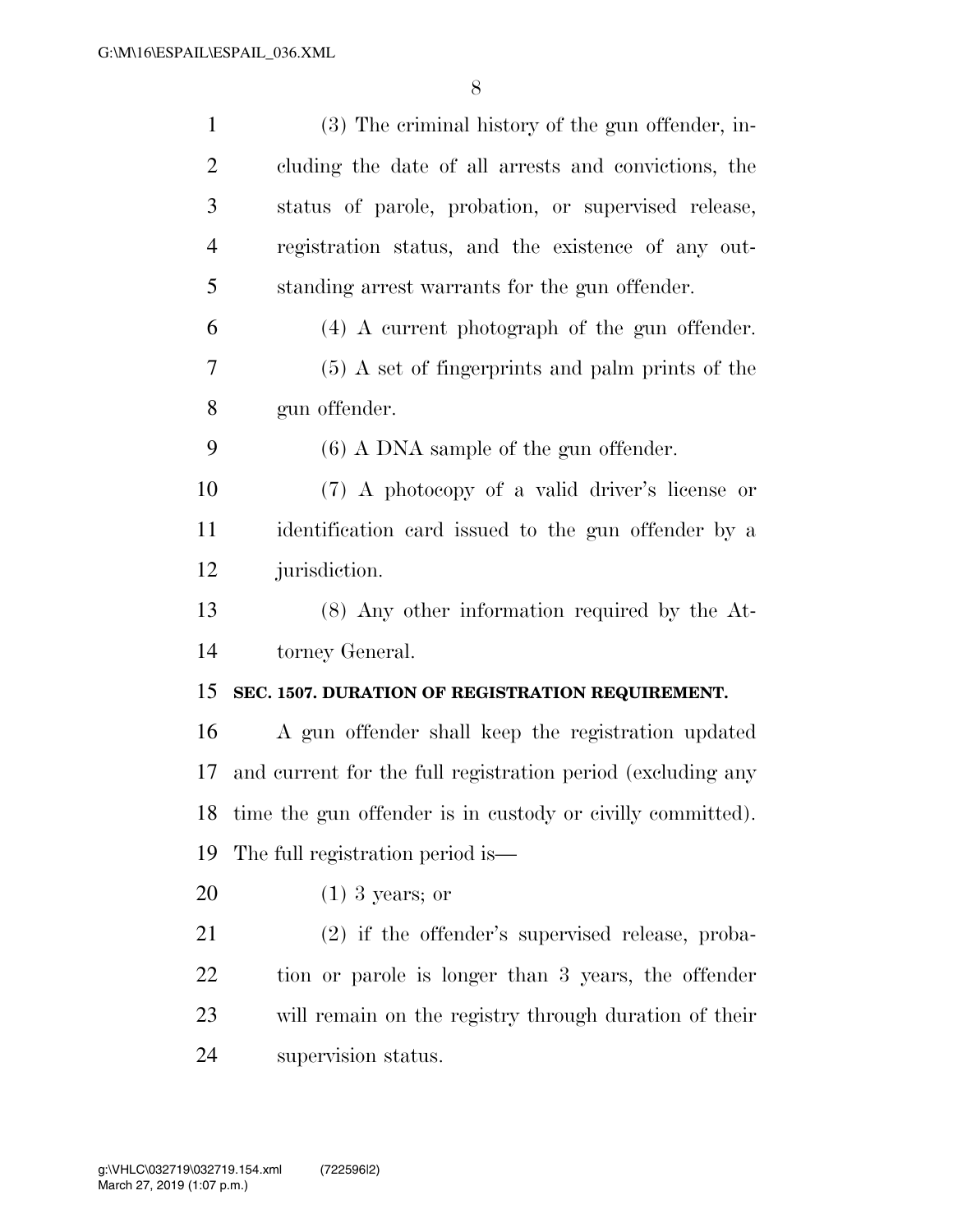### **SEC. 1508. INVETERATE IN-PERSON VERIFICATION.**

 A gun offender shall appear in person at an appro- priate registration site within a jurisdiction the offender is registered to allow the jurisdiction to take a current photograph, and verify the information in each registry in which that offender is required to be registered not less frequently than one time each year.

# **SEC. 1509. DUTY TO INFORM GUN OFFENDERS OF REG- ISTRATION REQUIREMENTS AND TO REG-ISTER.**

 (a) IN GENERAL.—An appropriate official shall, soon before release of the gun offender from custody, or, if the gun offender is not in custody, immediately after the sen- tencing of gun offender, for the offense giving rise to the duty to register—

- (1) inform the gun offender of the duties of a gun offender under this title and explain those du-ties; and
- (2) require the gun offender to read and sign a form stating that the duty to register has been ex- plained and that the gun offender understands the registration requirement.

 (b) NOTIFICATION OF CERTAIN GUN OFFENDERS.— The Attorney General shall prescribe rules for the notifica- tion of offenders who cannot be registered in accordance with subsection (a).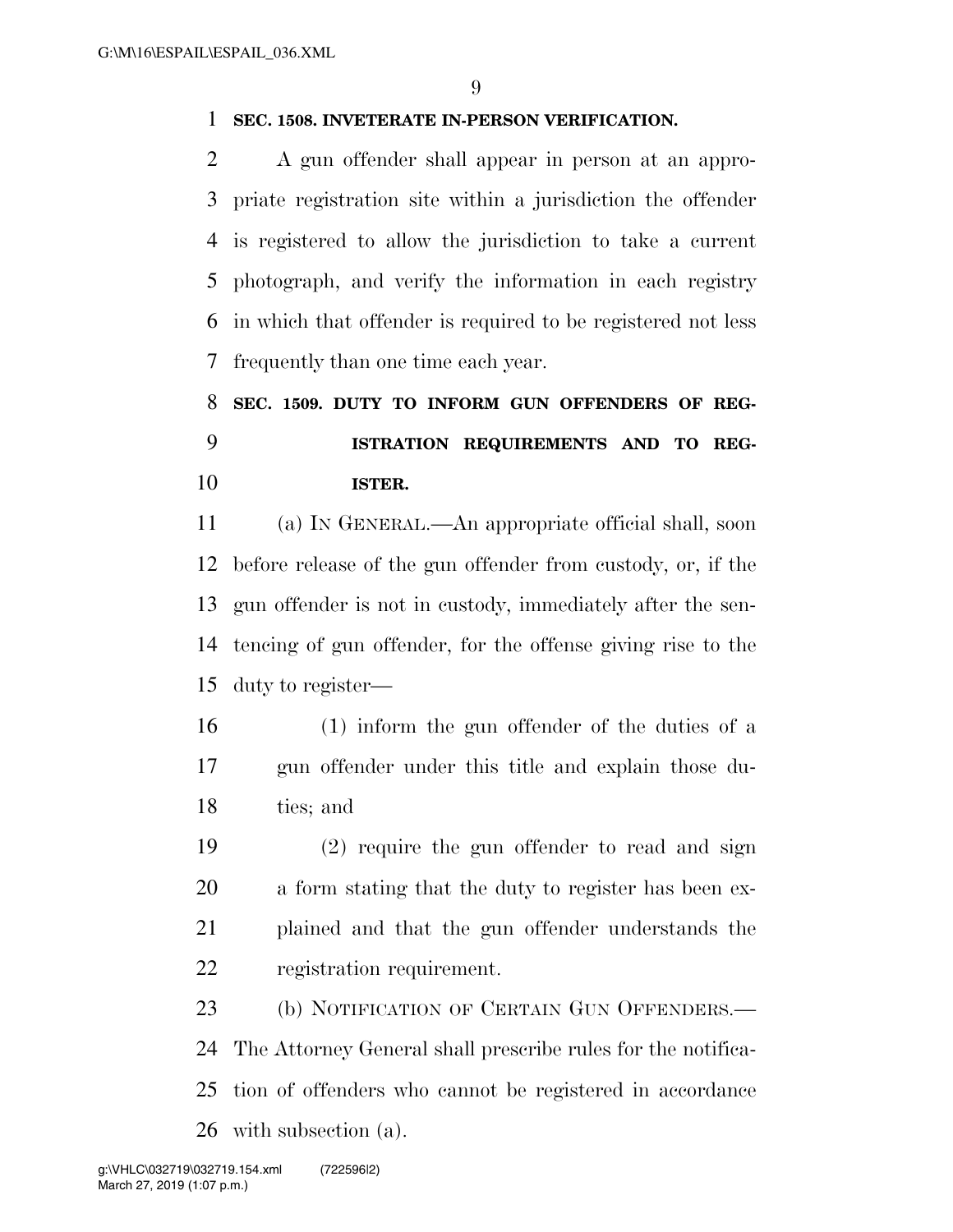#### **SEC. 1510. NATIONAL GUN OFFENDER REGISTRY.**

 (a) IN GENERAL.—The Attorney General shall main- tain a database for each gun offender and any other per- son required to register in a jurisdiction's gun offender registry. The database shall be known as the ''Gun Of-fender Registry''.

- (b) ADMINISTRATION.—The Attorney General may— (1) establish a new office to administer the pro-gram required by this title; or
- (2) reassign current Department of Justice em- ployees to permanently administer the requirements within this title under the purview of an already ex-isting division at the Department of Justice.
- (c) ELECTRONIC FORWARDING.—The Attorney Gen- eral shall ensure that all updated findings about a gun offender are immediately transmitted by electronic for-warding to all relevant jurisdictions.

### **SEC. 1511. GUN OFFENDER PUBLIC WEBSITE.**

 (a) IN GENERAL.—Except as provided in subsection (b), the Attorney General shall establish and maintain a public website which shall include pertinent information, as determined by the Attorney General, for each gun of- fender required to register under this title. The website shall provide a search function for the public to obtain information for each gun offender by a single query for any given zip code or geographical radius set by the user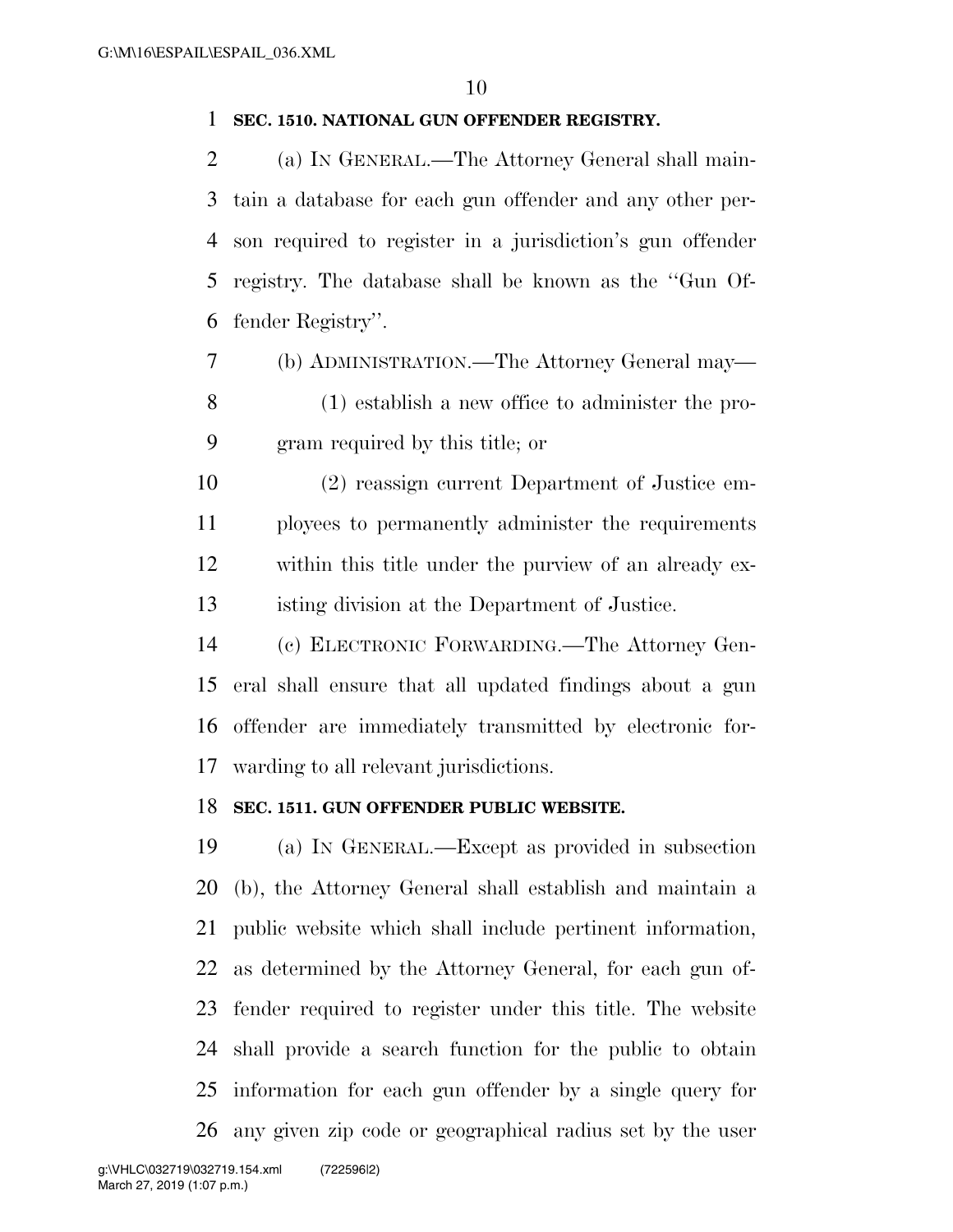| $\mathbf{1}$   | in a form and with such limitations as may be established   |
|----------------|-------------------------------------------------------------|
| 2              | by the Attorney General and shall have such other field     |
| 3              | search capabilities as the Attorney General may provide.    |
| $\overline{4}$ | (b) MANDATORY EXEMPTIONS.—The Attorney Gen-                 |
| 5              | eral shall exempt from disclosure—                          |
| 6              | $(1)$ the identity of any victim of a gun offense;          |
| 7              | (2) the Social Security number of the gun of-               |
| 8              | fender;                                                     |
| 9              | $(3)$ any reference to arrests of the gun offender          |
| $10\,$         | that did not result in conviction;                          |
| 11             | (4) any information about a gun offender's                  |
| 12             | prior criminal history other than a specified violent       |
| 13             | crime that prompted the offender's duty to register         |
| 14             | in accordance with this title;                              |
| 15             | $(5)$ the name of an employer of the gun of-                |
| 16             | fender;                                                     |
| 17             | name of an educational institution<br>$(6)$ the             |
| 18             | where the gun offender is a student; and                    |
| 19             | (7) any other information exempted from disclo-             |
| 20             | sure by the Attorney General.                               |
| 21             | (c) REMOVAL OF INFORMATION.—The Attorney Gen-               |
| 22             | eral shall ensure that at the conclusion of the period de-  |
| 23             | scribed in section 1507 during which a gun offender is      |
| 24             | required to register, no information related to the gun of- |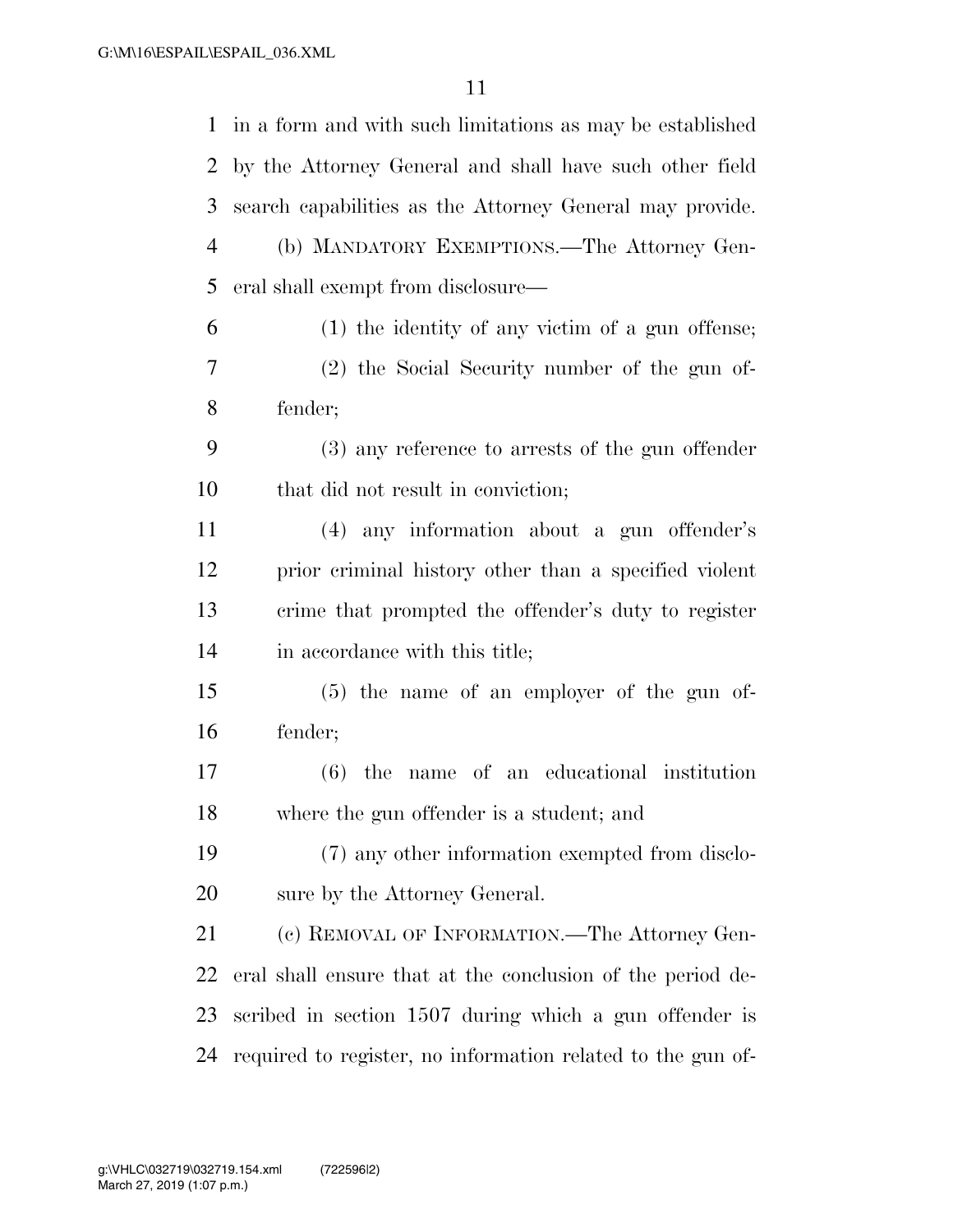fender, including the gun offender's identity, is accessible on the website established under this section.

### **SEC. 1512. PUBLIC ACCESS TO GUN OFFENDER INFORMA-TION THROUGH THE INTERNET.**

 (a) IN GENERAL.—Except as provided in this section, each jurisdiction shall make available on the internet, in a form that is readily accessible to all jurisdictions and to the public, all information about each gun offender in the registry. The jurisdiction shall maintain the internet site in a manner that will provide a search function for the public to obtain relevant information for each gun of- fender by a single query for any given zip code or geo- graphic radius set by the user. The jurisdiction shall also include in the design of its internet site all field search capabilities needed for full participation in the website de- scribed in section 1511, and shall participate in that website as provided by the Attorney General.

 (b) MANDATORY EXEMPTIONS.—A jurisdiction shall exempt from disclosure—

- (1) the identity of any victim of a gun offense;
- (2) the Social Security number of the gun of-fender;
- (3) any reference to arrests of the gun offender 24 that did not result in conviction;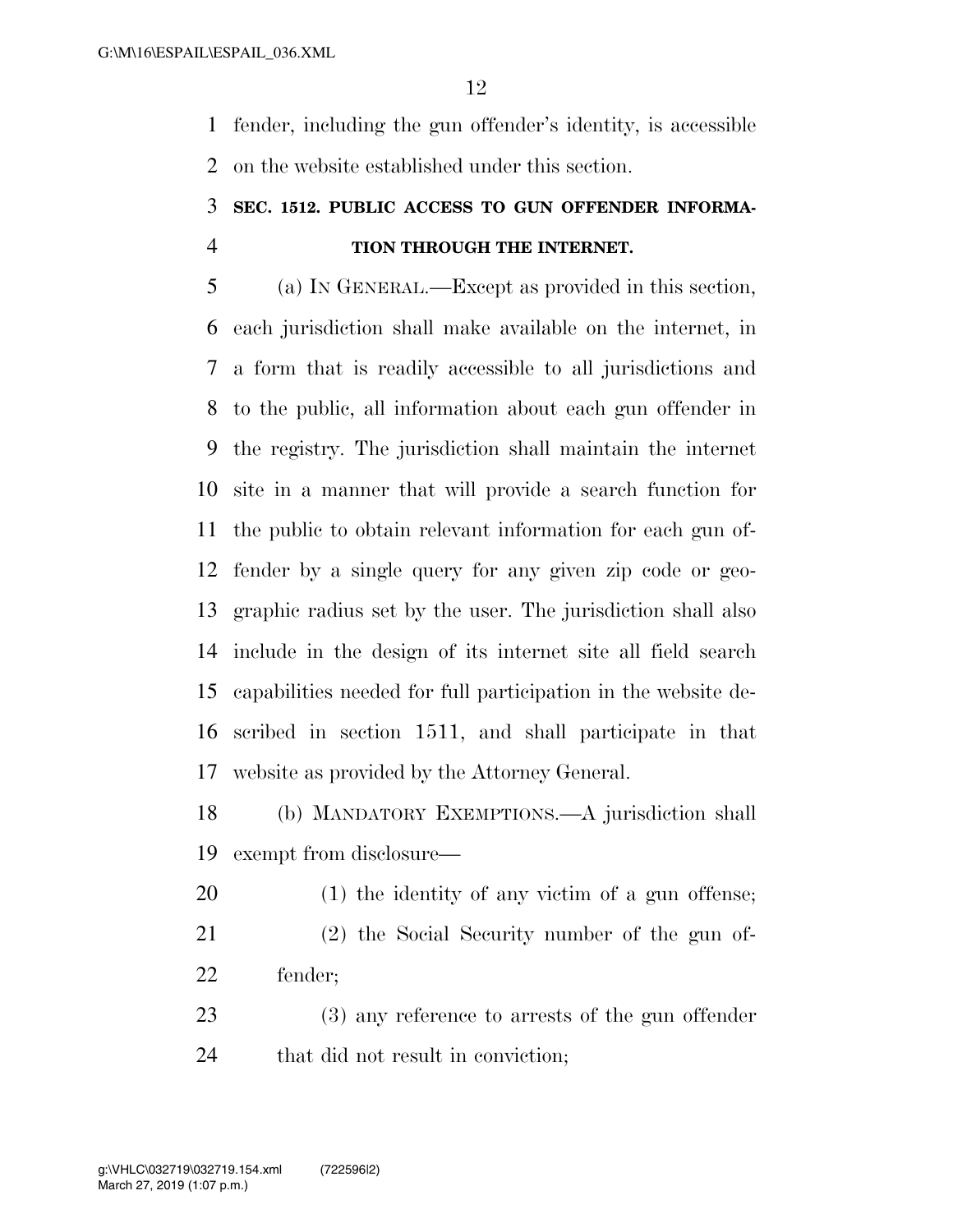| $\mathbf{1}$   | (4) any information about a gun offender's                  |
|----------------|-------------------------------------------------------------|
| $\overline{2}$ | prior criminal history other than a specified violent       |
| 3              | crime that prompted the offender's duty to register         |
| $\overline{4}$ | in accordance with this title;                              |
| 5              | $(5)$ the name of an employer of the gun of-                |
| 6              | fender;                                                     |
| $\overline{7}$ | $(6)$ the name of an educational institution                |
| 8              | where the gun offender is a student; and                    |
| 9              | (7) any other information exempted from disclo-             |
| 10             | sure by the Attorney General.                               |
| 11             | (c) LINKS.—The site shall include, to the extent prac-      |
| 12             | ticable, links to gun safety and education resources.       |
| 13             | (d) CORRECTION OF ERRORS.—The site shall include            |
| 14             | instructions on how to seek correction of information that  |
| 15             | an individual contends is erroneous.                        |
| 16             | (e) WARNING.—The site shall include a warning that          |
| 17             | information on the site should not be used to unlawfully    |
|                | 18 injure, harass, or commit a crime against any individual |
| 19             | named in the registry or residing or working at any re-     |
| 20             | ported address. The warning shall note that any such ac-    |
| 21             | tion could result in civil or criminal penalties.           |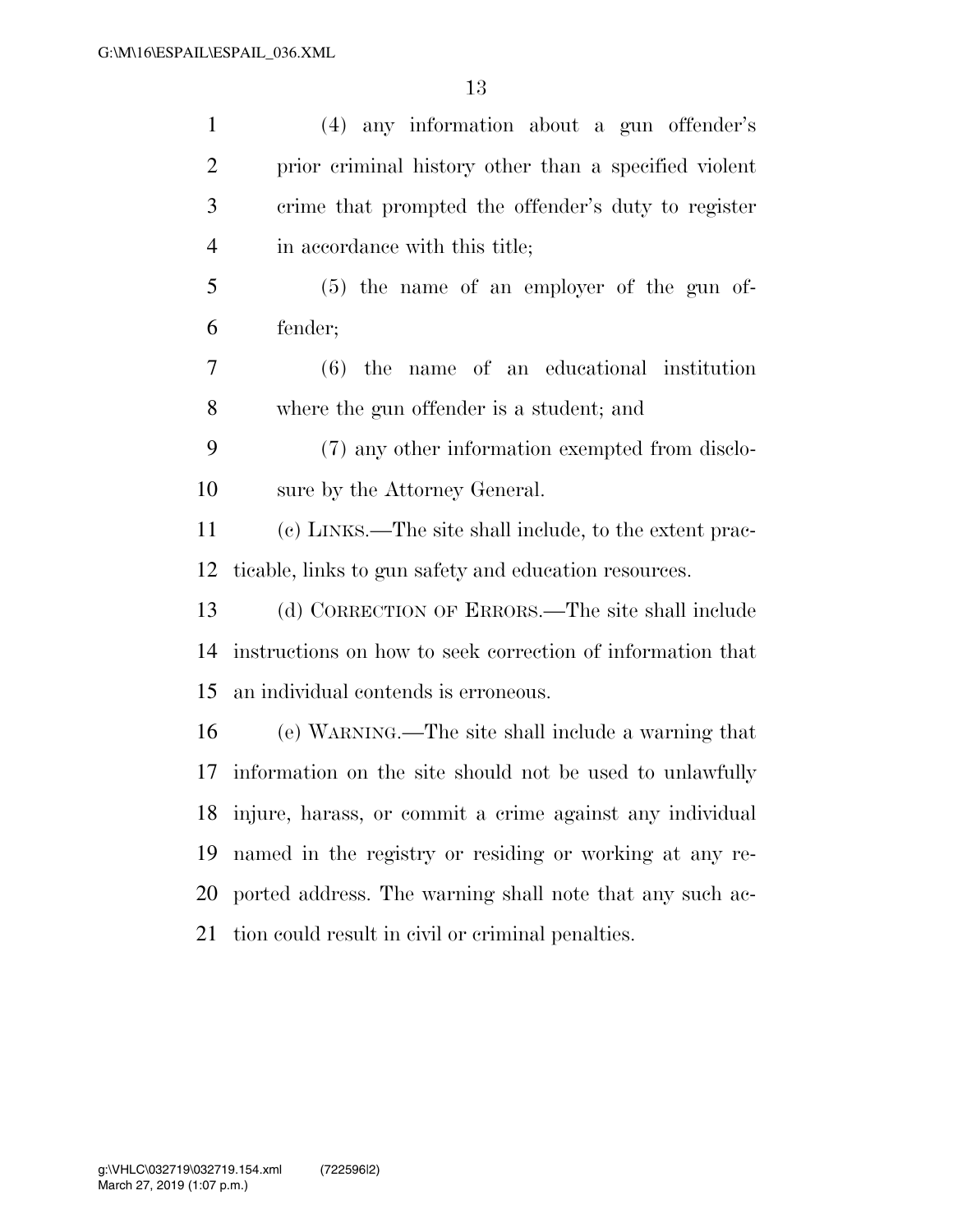### **SEC. 1513. PERIOD FOR IMPLEMENTATION BY JURISDIC-TIONS.**

 (a) DEADLINE.—Each jurisdiction shall implement this title before the date that is 3 years after the date of the enactment of this Act.

 (b) EXTENSIONS.—The Attorney General may au- thorize up to two 1-year extensions of the deadline under subsection (a).

### **SEC. 1514. FAILURE OF JURISDICTION TO COMPLY.**

 (a) IN GENERAL.—For any fiscal year which begins after the deadline under section 1515, a jurisdiction that fails, as determined by the Attorney General, to substan- tially implement this title shall not receive 10 percent of the funds under the Edward Byrne Memorial Justice As- sistance Grant Program under subpart I of part E of the Omnibus Crime Control and Safe Streets Act of 1968 (34 U.S.C. 10151 et seq.) that would otherwise be allocated for that fiscal year to the jurisdiction.

(b) STATE CONSTITUTIONALITY.—

 (1) IN GENERAL.—When evaluating whether a 21 jurisdiction has adequately implemented this title, the Attorney General shall examine whether the ju- risdiction is incapable of implementing this title be- cause of a displayed inability to implement certain provisions that would place the jurisdiction in viola-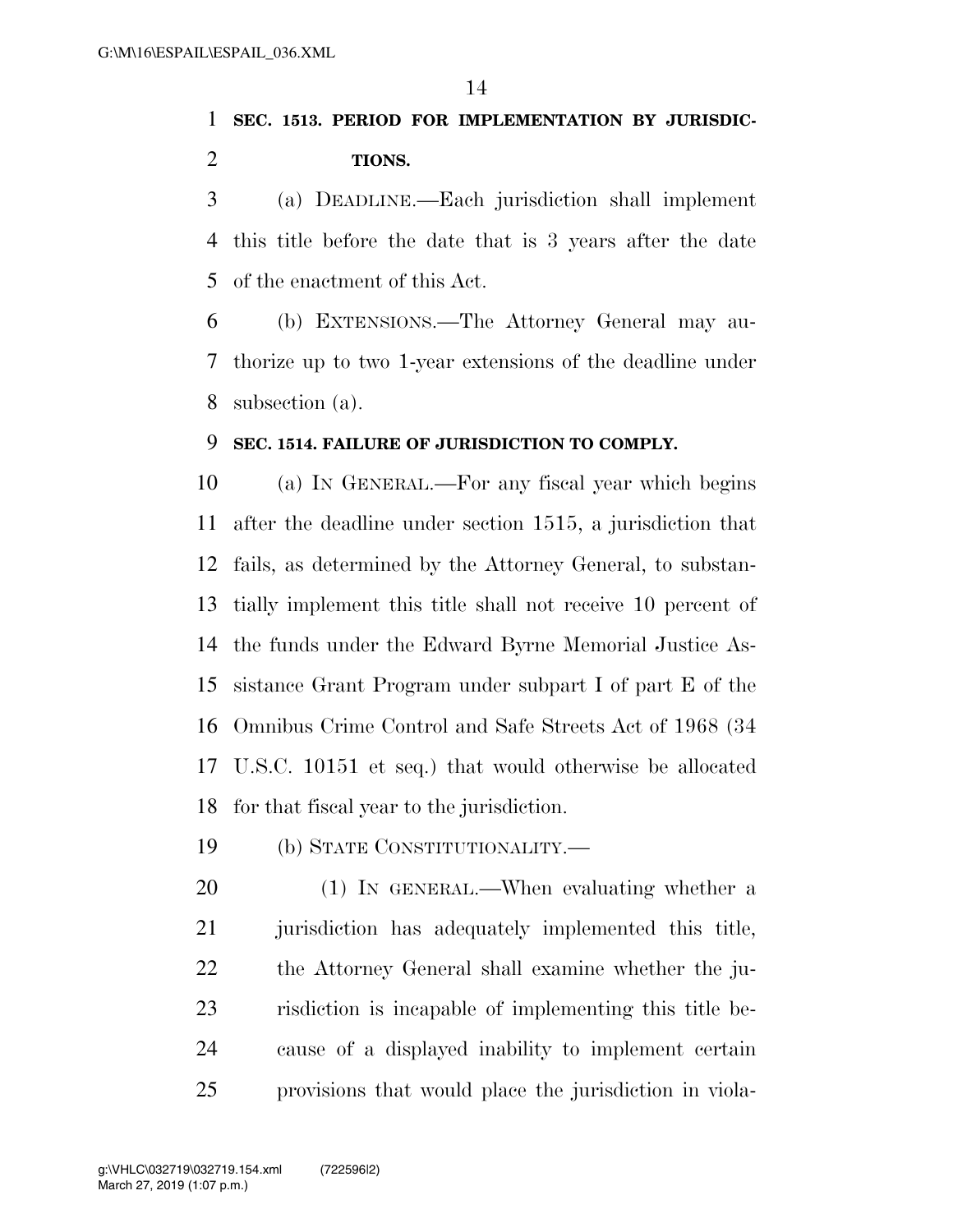tion of its constitution, as determined by a ruling of the jurisdiction's highest court.

 (2) EFFORTS.—If the circumstances under paragraph (1) appear, the Attorney General and the jurisdiction shall demonstrate faithful efforts to ful- fill considerable implementation of this title and to reconcile any incompatibilities between this title and the jurisdiction's constitution. In considering wheth- er acceptance of the requirements of this title may violate the jurisdiction's constitution or an exposition by the jurisdiction's highest court, the Attorney Gen- eral shall consult with the chief executive and chief legal officer of the jurisdiction concerning the juris-diction's exposition of the jurisdiction's constitution.

 (3) ALTERNATIVE PROCEDURES.—If the juris- diction is unable to substantially implement this title because of a limitation imposed by the jurisdiction's constitution, the Attorney General may determine that the jurisdiction is in compliance with this title if the jurisdiction has made, or is in the process of implementing reasonable alternative procedures or accommodations, which are consistent with the pur-poses of this title.

 (4) FUNDING REDUCTION.—If a jurisdiction does not comply with paragraph (3), then the juris-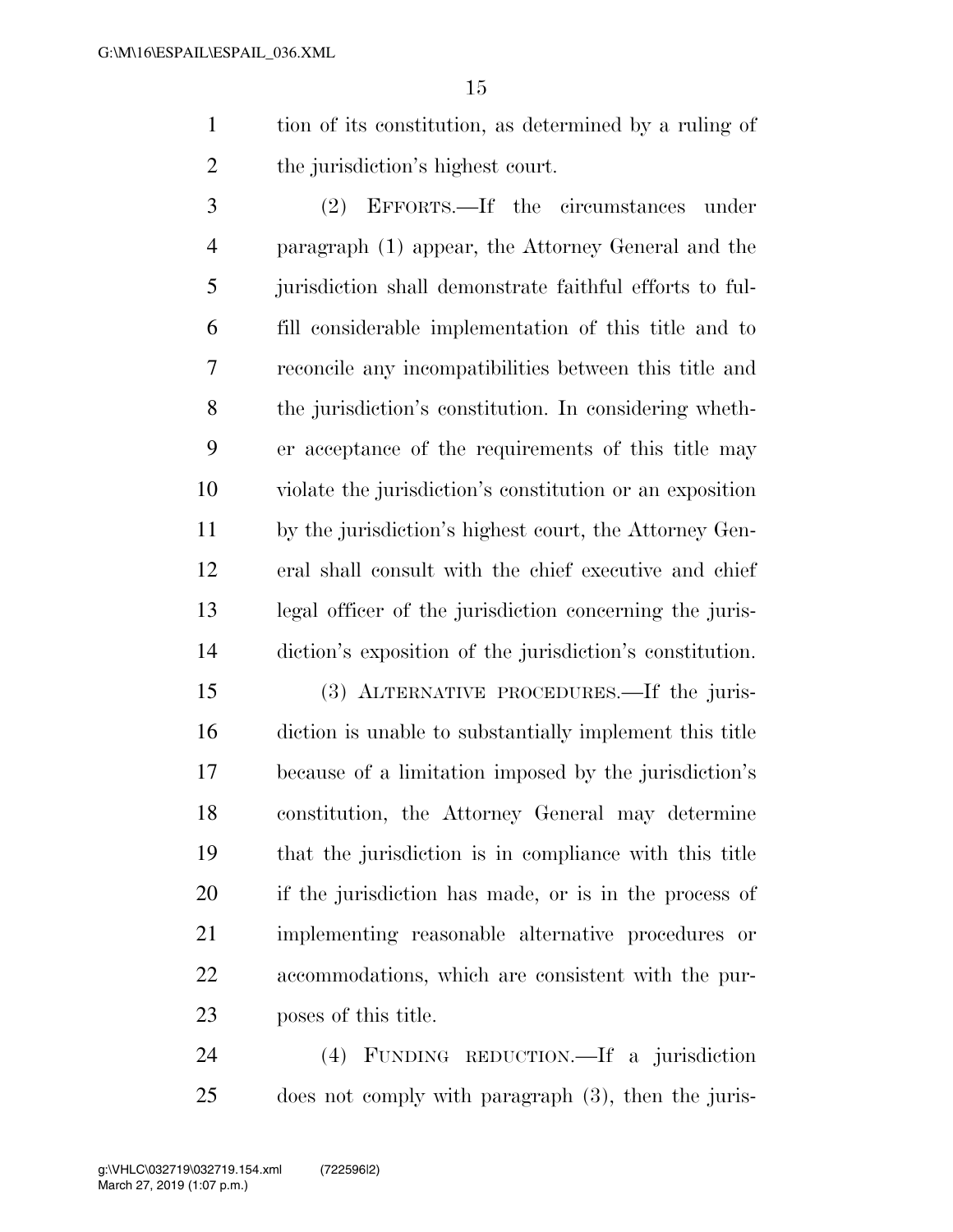diction shall be subject to a funding reduction as specified in subsection (a).

 (c) REALLOCATION.—Amounts not allocated under a program referred to in this section to a jurisdiction for failure to substantially implement this title shall be reallo- cated under that program to jurisdictions that have not failed to substantially implement this title or may be re- allocated to a jurisdiction from which they were withheld to be used solely for the purpose of implementing this title. Under these circumstances, the process for selecting juris- diction that will receive re-allocated funding will be at the discretion of the Attorney General.

 (d) RULE OF CONSTRUCTION.—The provisions of this title that are cast as directions to jurisdictions or their officials constitute, in relation to States, only conditions required to avoid the reduction of Federal funding under this section.

 **SEC. 1515. GUN OFFENDER REGISTRY ACT; FAILURE TO REGISTER.** 

(a) IN GENERAL.—Whoever—

(1) is required to register under this title;

22  $(2)(A)$  is a gun offender by reason of a convic- tion under Federal law (including the Uniform Code of Military Justice), the law of the District of Co-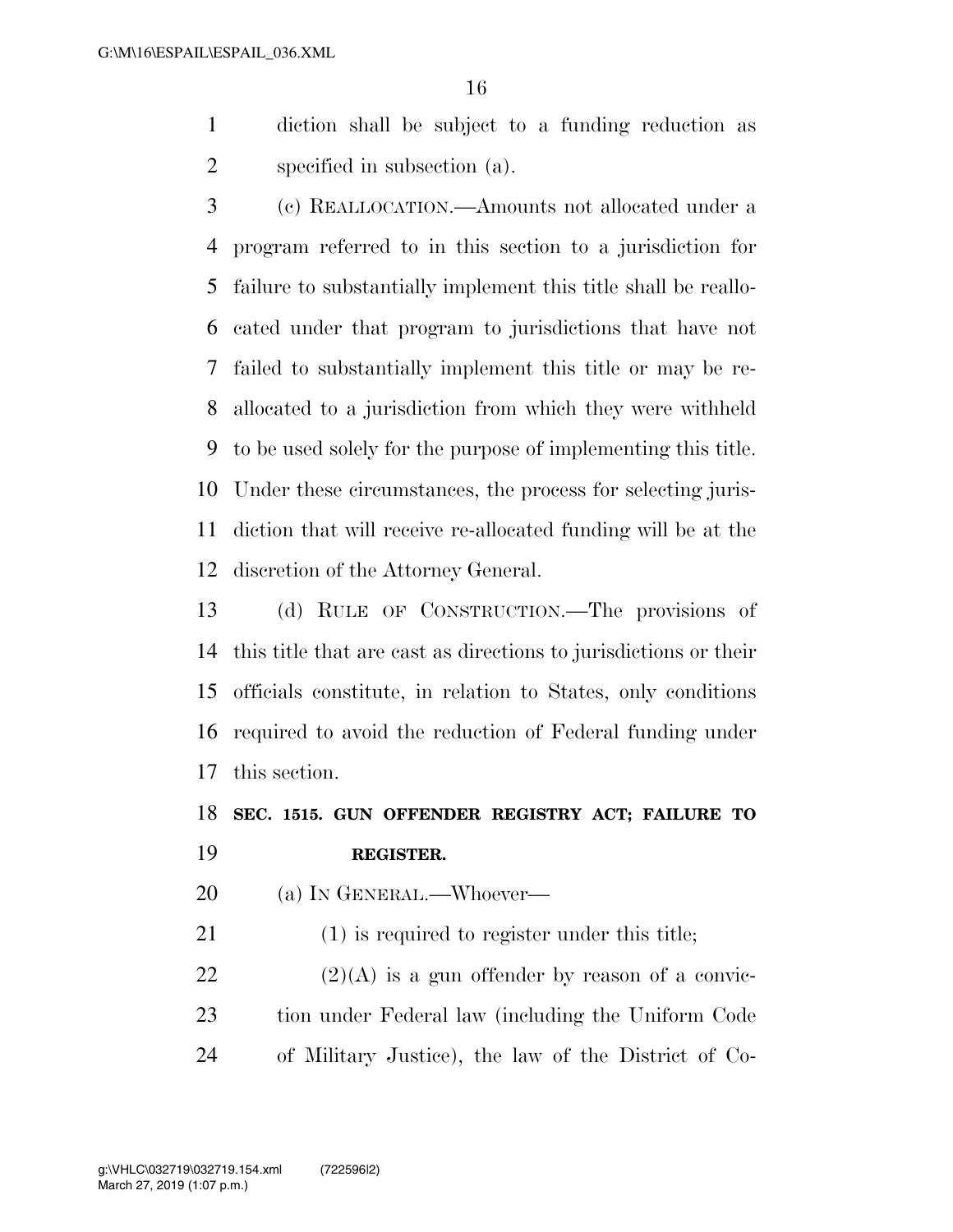| $\mathbf{1}$   | lumbia, Indian Tribal law, or the law of any terri-          |
|----------------|--------------------------------------------------------------|
| $\overline{2}$ | tory or possession of the United States; or                  |
| 3              | (B) travels in interstate or foreign commerce,               |
| $\overline{4}$ | or enters or leaves, or resides in, Indian country;          |
| 5              | and                                                          |
| 6              | (3) knowingly fails to register or update a reg-             |
| 7              | istration as required under this title,                      |
| 8              | shall be fined under title 18, United States Code, or im-    |
| 9              | prisoned not more than 6 months, or both.                    |
| 10             | (b) AFFIRMATIVE DEFENSE.—In a prosecution for a              |
| 11             | violation under subsection (a), it is an affirmative defense |
| 12             | $that$ —                                                     |
| 13             | (1) uncontrollable conditions prevented the indi-            |
| 14             | vidual from adhering to this title;                          |
| 15             | $(2)$ the individual did not cause the creation of           |
| 16             | such circumstances to disregard the requirement to           |
| 17             | comply; and                                                  |
| 18             | (3) the individual complied as soon as such cir-             |
| 19             | cumstances ceased to exist.                                  |
| 20             | SEC. 1516. ACTIONS TO BE TAKEN WHEN GUN OFFENDER             |
| 21             | <b>FAILS TO COMPLY.</b>                                      |
| 22             | An appropriate official shall inform the Attorney            |
| 23             | General and other accountable law enforcement agencies       |
| 24             | of any noncompliance by a gun offender to comply with        |
|                | 25 the requirements of a registry. The appropriate official, |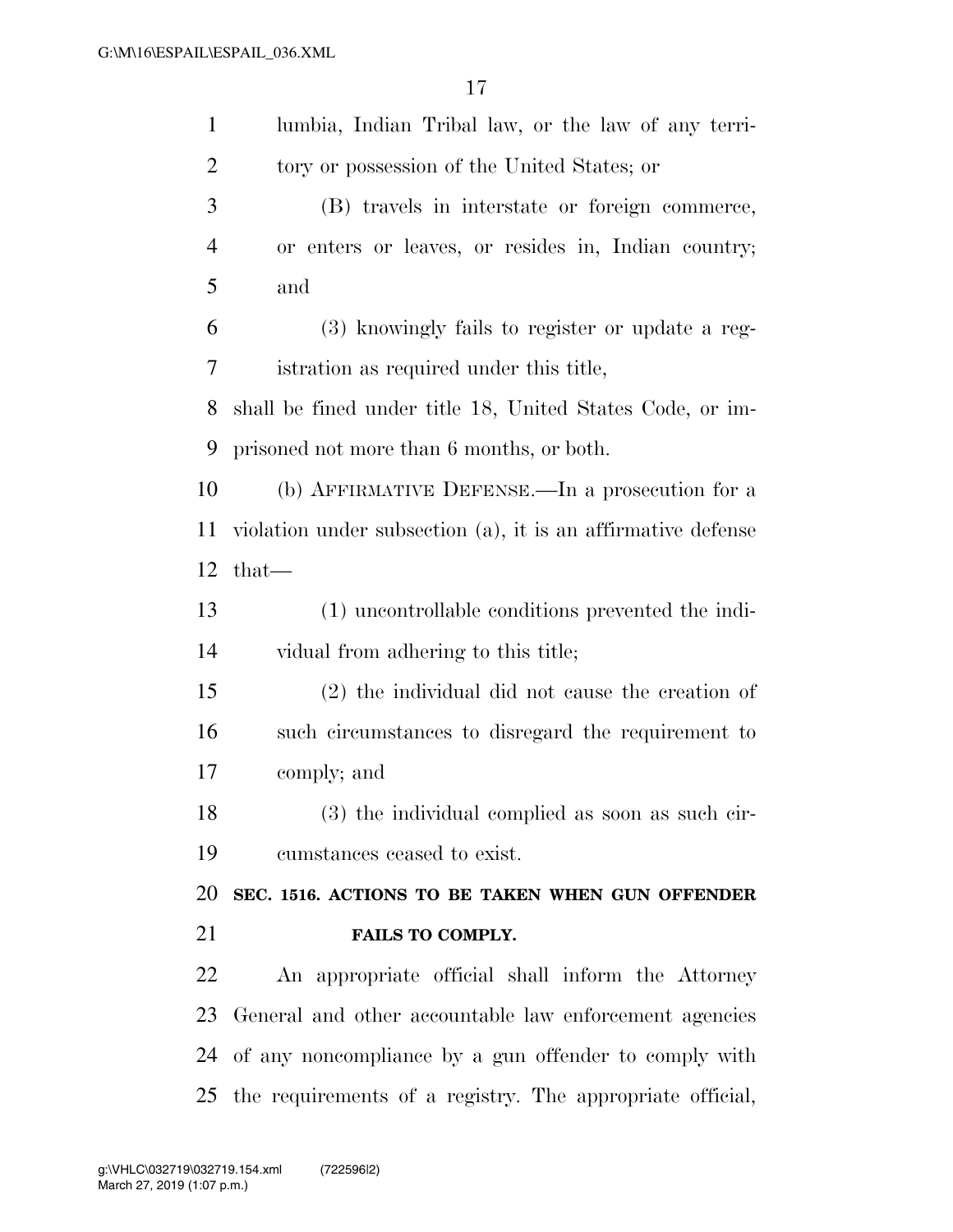the Attorney General, and each such law enforcement agency shall take any appropriate action to ensure compli-ance.

#### **SEC. 1517. FEDERAL ASSISTANCE WITH RESPECT TO VIOLA-**

### **TIONS OF REGISTRATION REQUIREMENTS.**

 The Attorney General shall use the resources of Fed- eral law enforcement, including the United States Mar- shals Service, to assist jurisdictions in locating and appre- hending gun offenders who violate gun offender registra-tion requirements.

## **SEC. 1518. FEDERAL ASSISTANCE IN IDENTIFICATION AND LOCATION OF GUN OFFENDERS RELOCATED AS A RESULT OF A MAJOR DISASTER.**

 The Attorney General shall provide assistance to ju- risdictions in the identification and location of a gun of- fender relocated as a result of a natural disaster or other major disaster.

#### **SEC. 1519. ELECTION BY INDIAN TRIBES.**

(a) ELECTION.—

 (1) IN GENERAL.—A federally recognized In- dian Tribe may, by resolution from their local gov-ernmental body—

 (A) opt to carry out this title as a jurisdic-tion subject to its provisions; or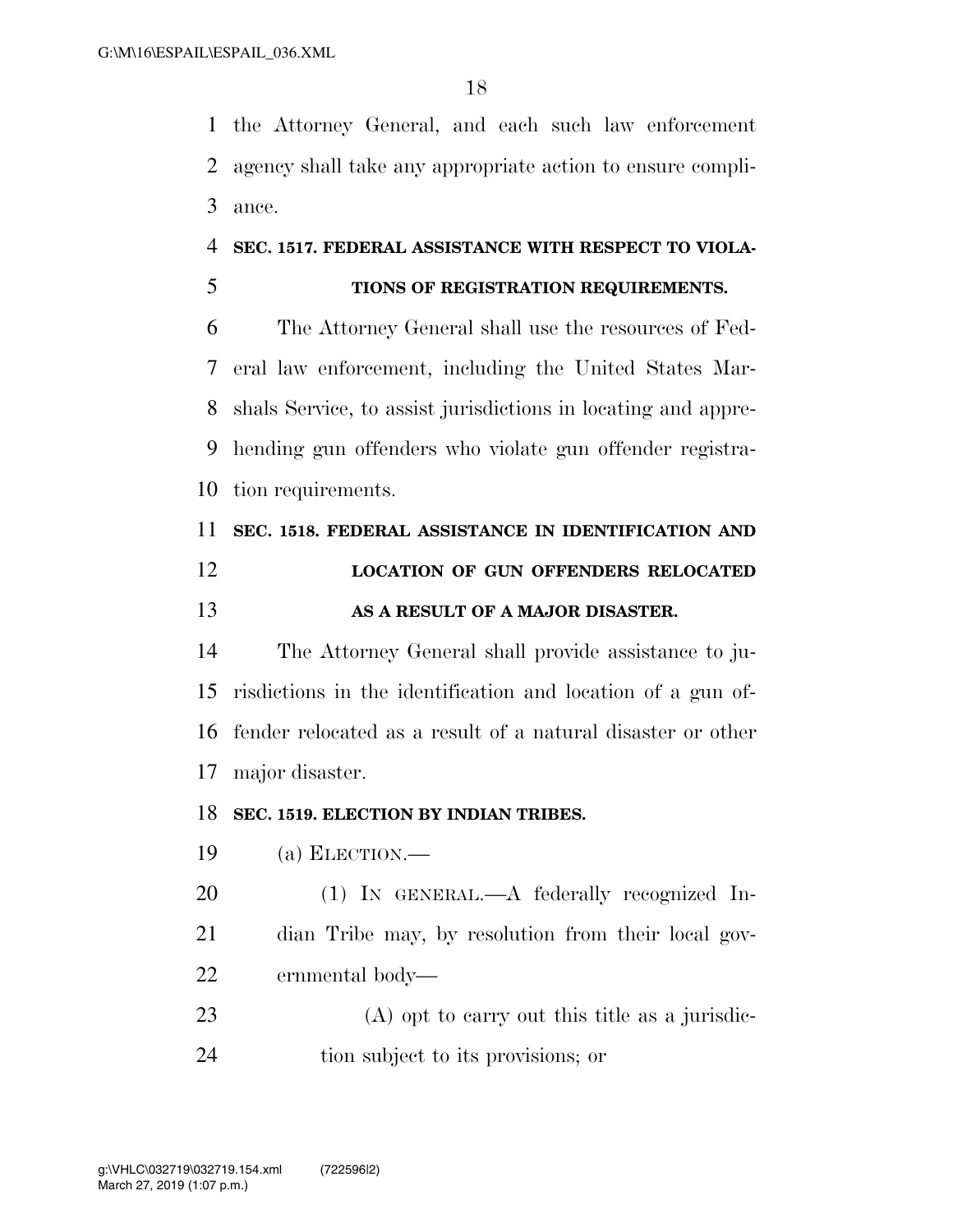| $\mathbf{1}$   | (B) elect to delegate its functions under             |
|----------------|-------------------------------------------------------|
| $\overline{2}$ | this title to another jurisdiction or jurisdictions   |
| 3              | within which the territory of the Tribe is lo-        |
| $\overline{4}$ | cated and to provide access to its territory and      |
| 5              | such other cooperation and assistance as may          |
| 6              | be needed to enable such other jurisdiction or        |
| 7              | jurisdictions to carry out and enforce the re-        |
| 8              | quirements of this title.                             |
| 9              | $(2)$ IMPUTED ELECTION IN CERTAIN CASES.— $A$         |
| 10             | Tribe shall be treated as if it had made the election |
| 11             | described in paragraph $(1)(B)$ if—                   |
| 12             | $(A)$ it is a Tribe subject to the law enforce-       |
| 13             | ment jurisdiction of a State under section 1162       |
| 14             | of title 18, United States Code;                      |
| 15             | (B) the Tribe does not make an election               |
| 16             | under paragraph $(1)$ within 1 year of the date       |
| 17             | of the enactment of this Act or rescinds an elec-     |
| 18             | tion under paragraph $(1)(A)$ ; or                    |
| 19             | (C) the Attorney General determines that              |
| <b>20</b>      | the Tribe has not substantially implemented the       |
| 21             | requirements of this title and is not likely to be-   |
| 22             | come capable of doing so within a reasonable          |
| 23             | amount of time.                                       |
| 24             | (b) COOPERATION BETWEEN TRIBAL AUTHORITIES            |
| 25             | AND OTHER JURISDICTIONS.                              |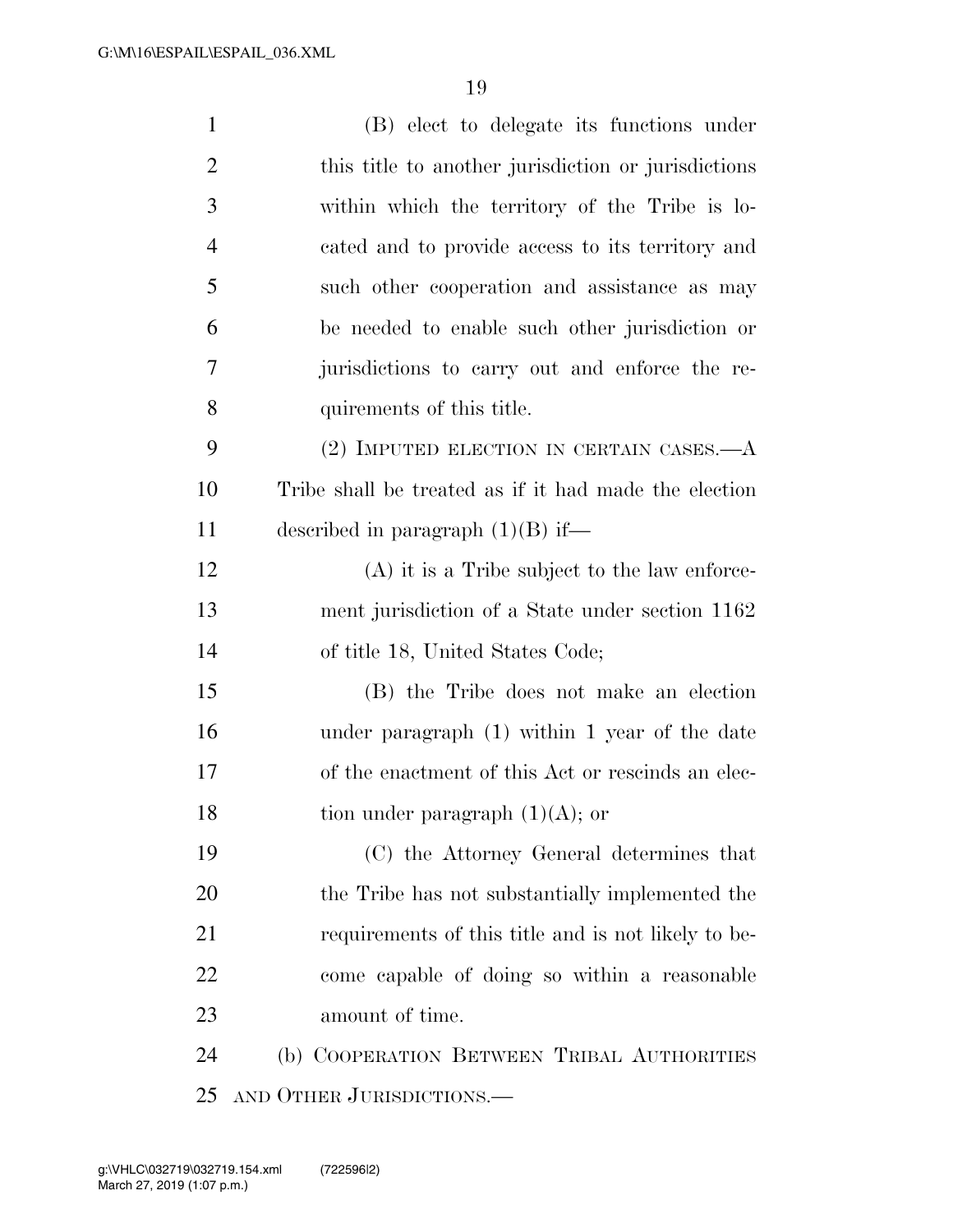(1) NONDUPLICATION.—A Tribe subject to this 2 title is not required to duplicate functions under this title which are fully carried out by another jurisdic- tion or jurisdictions within which the territory of the Tribe is located.

 (2) COOPERATIVE AGREEMENTS.—A Tribe and another jurisdiction within close proximity to the Tribe, may enter into a cooperative agreement to carry out the functions in this title.

 **SEC. 1520. REGISTRATION OF GUN OFFENDERS ENTERING THE UNITED STATES.** 

 The Attorney General, in consultation with the Sec- retary of State and the Secretary of Homeland Security, shall establish and maintain a system for informing the relevant jurisdictions about persons entering the United States who are required to register under this title. The Secretary of State and the Secretary of Homeland Secu- rity shall provide such information and carry out such functions as the Attorney General may direct in the oper-ation of the system.

### **SEC. 1521. ANNUAL REPORT ON ENFORCEMENT OF REG-ISTRATION REQUIREMENTS.**

 Not later than July 1 of each year, the Attorney Gen- eral shall submit a report to Congress, which shall in-clude—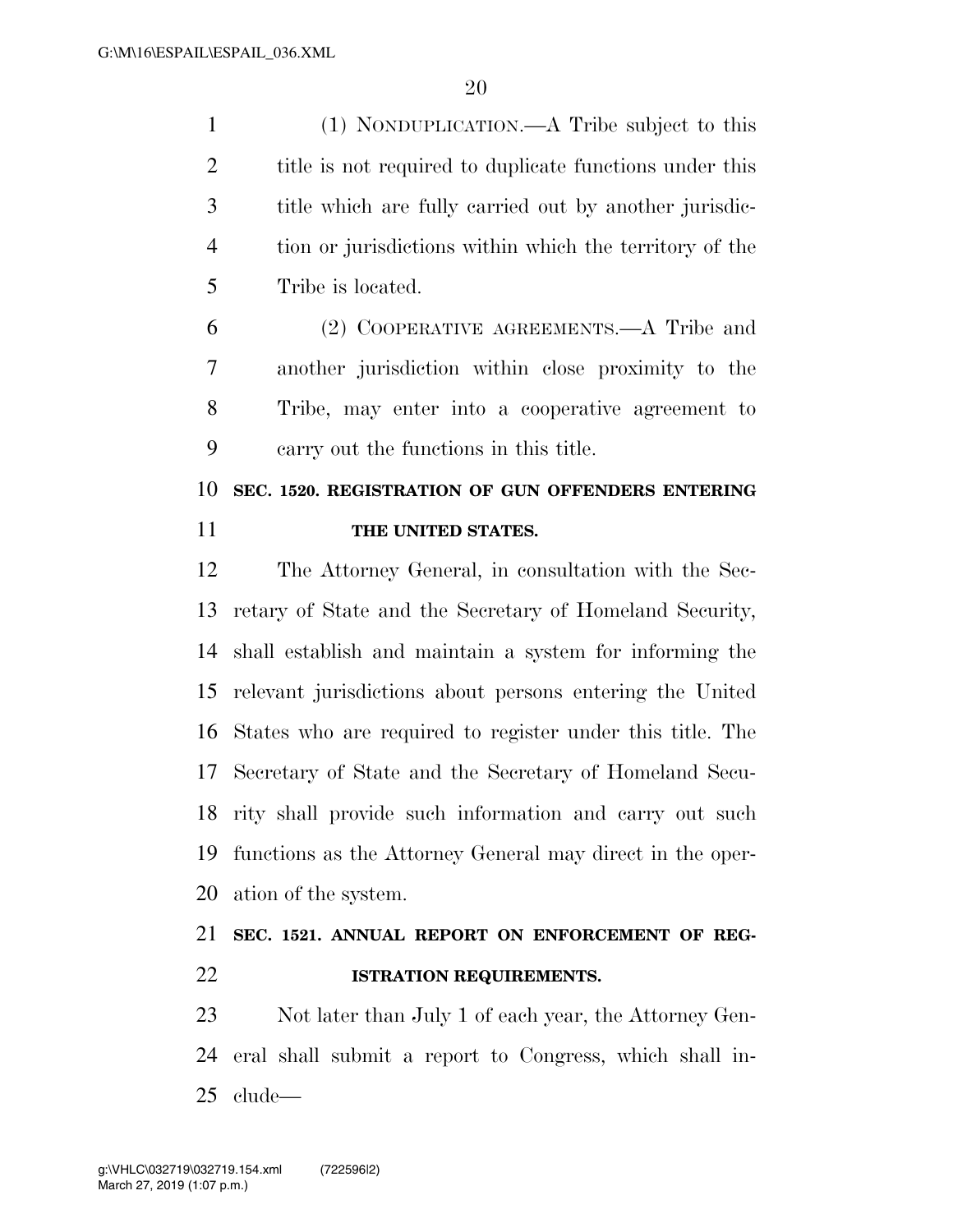| $\mathbf{1}$   | $(1)$ a description of the use, by the Department             |
|----------------|---------------------------------------------------------------|
| $\overline{2}$ | of Justice, of the United States Marshals Service to          |
| 3              | assist jurisdictions in locating and apprehending gun         |
| $\overline{4}$ | offenders who fail to comply with gun offender reg-           |
| 5              | istration requirements, as authorized by this title;          |
| 6              | (2) a detailed explanation of each jurisdiction's             |
| 7              | compliance with this title;                                   |
| 8              | (3) a detailed description of the efforts of the              |
| 9              | Department of Justice to ensure compliance with the           |
| 10             | requirements under this title, including information          |
| 11             | related to any jurisdiction that was subject to a             |
| 12             | funding reduction under section 1516, and the basis           |
| 13             | for any decision to reduce funding or not to reduce           |
| 14             | funding under such section; and                               |
| 15             | (4) disclosure of any extensions of any applica-              |
| 16             | ble deadline to comply with this title, and the rea-          |
| 17             | sons for the denial or grant of such an extension.            |
| 18             | SEC. 1522. IMMUNITY FOR GOOD FAITH CONDUCT.                   |
| 19             | The Federal Government, jurisdictions, political sub-         |
| 20             | divisions of jurisdictions, and their agencies, officers, em- |
| 21             | ployees, and agents shall be immune from liability for good   |
| 22             | faith conduct under this title.                               |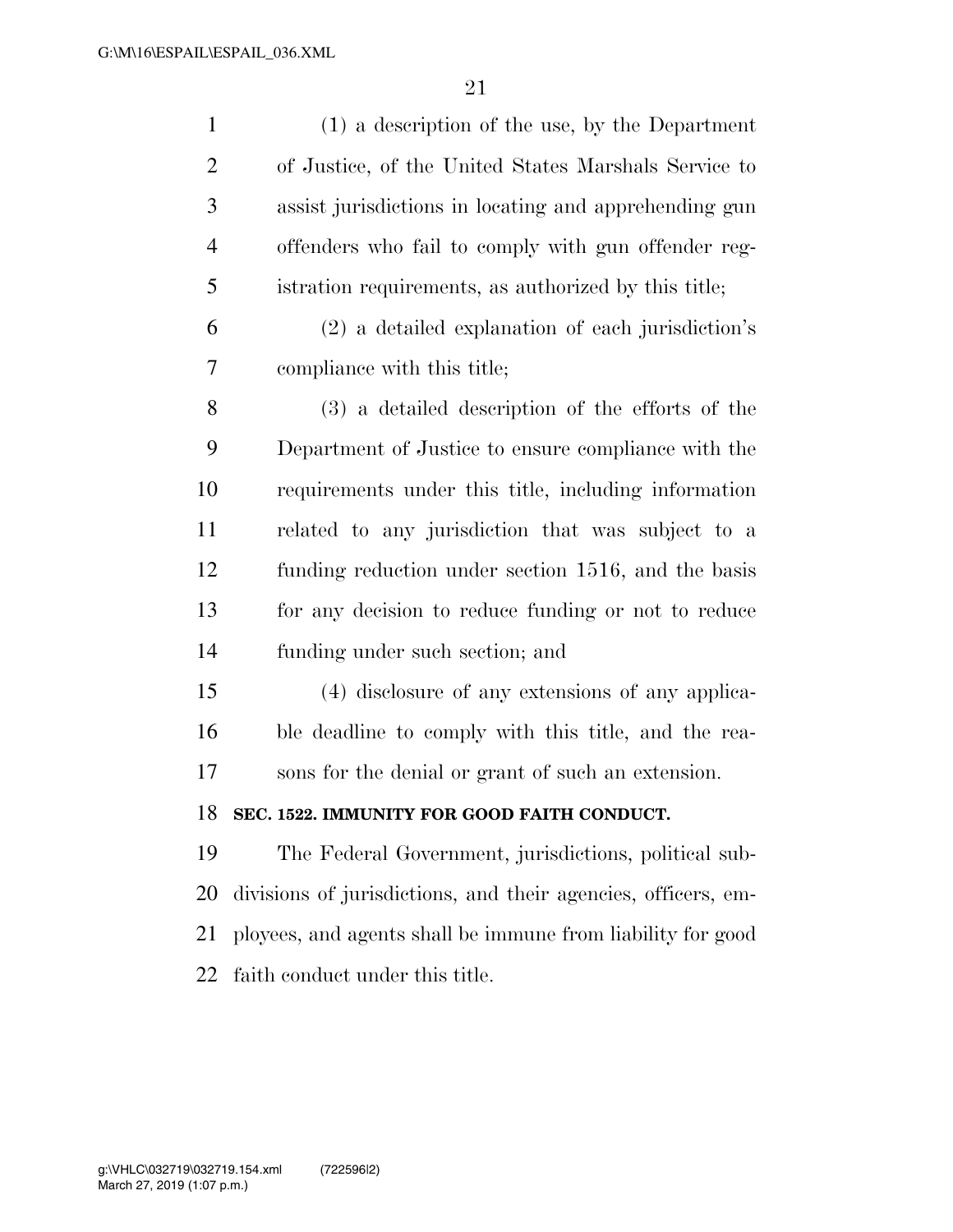| 1 SEC. 1523. STUDY OF THE EFFECTIVENESS OF FIREARM OF- |
|--------------------------------------------------------|
| FENDER REGISTRY TO REDUCE THE OCCUR-                   |
| <b>RENCE OF REPEAT OFFENSES.</b>                       |

 (a) STUDY.—The Attorney General shall conduct a study to evaluate the effectiveness of monitoring and dis- closing the history of gun offenders to reduce the occur- rence of repeat offenses by such gun offenders, through conditions imposed as part of supervised release or proba-tion conditions. The study shall evaluate—

- (1) the effectiveness of methods used for re- cording, monitoring and disclosing the location and criminal history of gun offenders;
- (2) the ability of law enforcement agencies and courts to employ data in prosecutorial and law en-forcement efforts; and
- (3) the efficacy of any other restrictions that may reduce the occurrence of repeat offenses by gun offenders.
- (b) REPORT.—Not later than 180 days after the date of enactment of this Act, the Attorney General shall report to the Committee on the Judiciary of the House of Rep- resentatives and the Committee on the Judiciary of the Senate the results of the study under this section.

### **SEC. 1524. GRANT PROGRAM.**

 The Attorney General shall establish a grant pro-gram, with such criteria as the Attorney General may de-